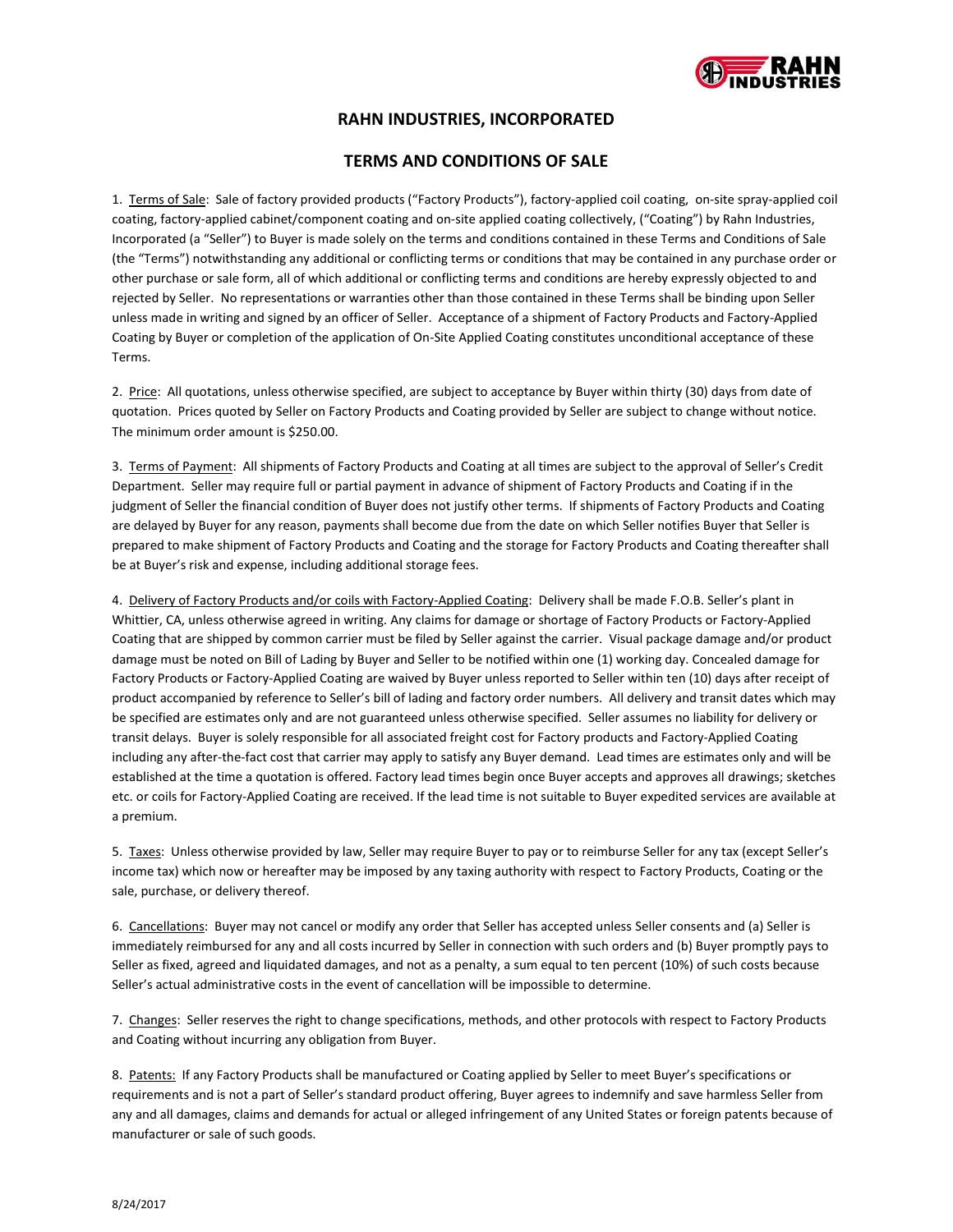

9. Governing Law, etc.: This agreement and the sale of Factory Products, Factory-Applied Coating and the application of On-Site Applied Coating by Seller shall be governed in all respects by the laws of the State of California to recover from Buyer Seller's reasonable cost of enforcing these Terms, including without limitation, any collection costs or attorney's fees and expenses incurred by Seller in the event of a default by Buyer in making any payment due to Seller. These Terms constitute the entire agreement between Seller and Buyer.

# **FACTORY PROVIDED PRODUCTS LIMITED PRODUCT WARRANTY & DISCLAIMER** *ALPHACOIL™*

Rahn Industries warrants its *AlphaCoil*™ products to be free from defects in material and /or workmanship for a period of one hundred twenty (120) months from the date of shipment to the original purchaser (Mechanical Services, Inc. and/or Board of County Commissioners Orange County, Florida). This limited warranty covers any parts furnished by Rahn Industries' factory. This warranty expressly **does not warrant or include any materials or products that are not furnished by Rahn Industries nor does it warrant or cover any charges or expenses associated with labor or materials not provided by Rahn Industries.**

This limited warranty is void or voidable if the product is deemed by Rahn Industries to have been subjected to misuse, negligence and/or operating conditions other than those for which such equipment was designed, as determined by Rahn Industries. This limited warranty is void if the product has been repaired and/or altered at a place other than Rahn Industries' factory or when chemicals, compounds, or ingredient(s), other than Rahn Industries' approved refrigerant, are used, or by any acts of God. This limited warranty is void if Purchaser commences repair or replacement of the product without first giving advance written and/or verbal notification to Rahn Industries. This limited warranty does not cover the physical or chemical effects of any corrosive substance in the operating environment of the equipment.

**THIS LIMITED WARRANTY IS EXTENDED TO, AND ENFORCEABLE ONLY BY, THE ORIGINAL PURCHASER, (MECHANICAL SERVICES, INC. AND/OR BOARD OF COUNTY COMMISSIONERS ORANGE COUNTY, FLORIDA) AND ONLY FOR THE GOODS AND/OR SERVICES NOTED ON QUOTE 62368B-1 AND IS VOIDED IF THE UNIT IS SOLD OR TRANSFERRED TO ANY OTHER PARTY. ALL WARRANTIES OF RAHN INDUSTRIES ARE IN PLACE AND IN LIEU OF ALL OTHER WARRANTIES, WHETHER EXPRESS OR IMPLIED, INCLUDING WARRANTIES OF MERCHANTABILITY, FITNESS FOR A PARTICULAR PURPOSE, AND ANY OTHER WARRANTY UNDER THE UNIFORM OR CALIFORNIA COMMERCIAL CODES.**

Purchaser's sole remedy for breach of this limited warranty, shall be limited to the repair or replacement of any part, or parts, which shall, within one hundred twenty (120) months from date of shipment to the original purchaser, be returned to the factory of Rahn Industries, with all transportation and related expenses prepaid by the Purchaser and when the examination by Rahn Industries, or its designated agent, shall disclose part or parts to have been defective. The location for the examination may be at a place other than the Rahn Industries' factory only with prior authorization from Rahn Industries or its designated agent**. At Rahn Industries' option, a field repair may be authorized pursuant to Rahn Industries Labor Allowance Policy, Form RFSD-34002.**

**Purchaser's remedy does not include the reimbursement of any monetary expenses incurred for or incidental to labor or material charges associated with the replacement, removal or installation of the product or its parts. Under no circumstances shall Rahn Industries be liable to the Purchaser or responsible for direct, indirect, special, or consequential damages, loss of profits, expenses, or claims of third parties against the Purchaser, resulting from any cause whatsoever, including those resulting from the order or use of Rahn Industries' Product. Rahn Industries' sole liability to the Purchaser for any cause of action, whether based upon negligence, contract, breach of warranty, or strict liability, shall be the repair or replacement remedy set forth in the preceding paragraph**

This warranty gives the Purchaser specific legal rights, and the Purchaser may also have other rights, which vary, from state to state. Rahn Industries neither assumes nor authorizes Purchaser, or any other person or entity to assume for it any obligation other than as herein expressly stated.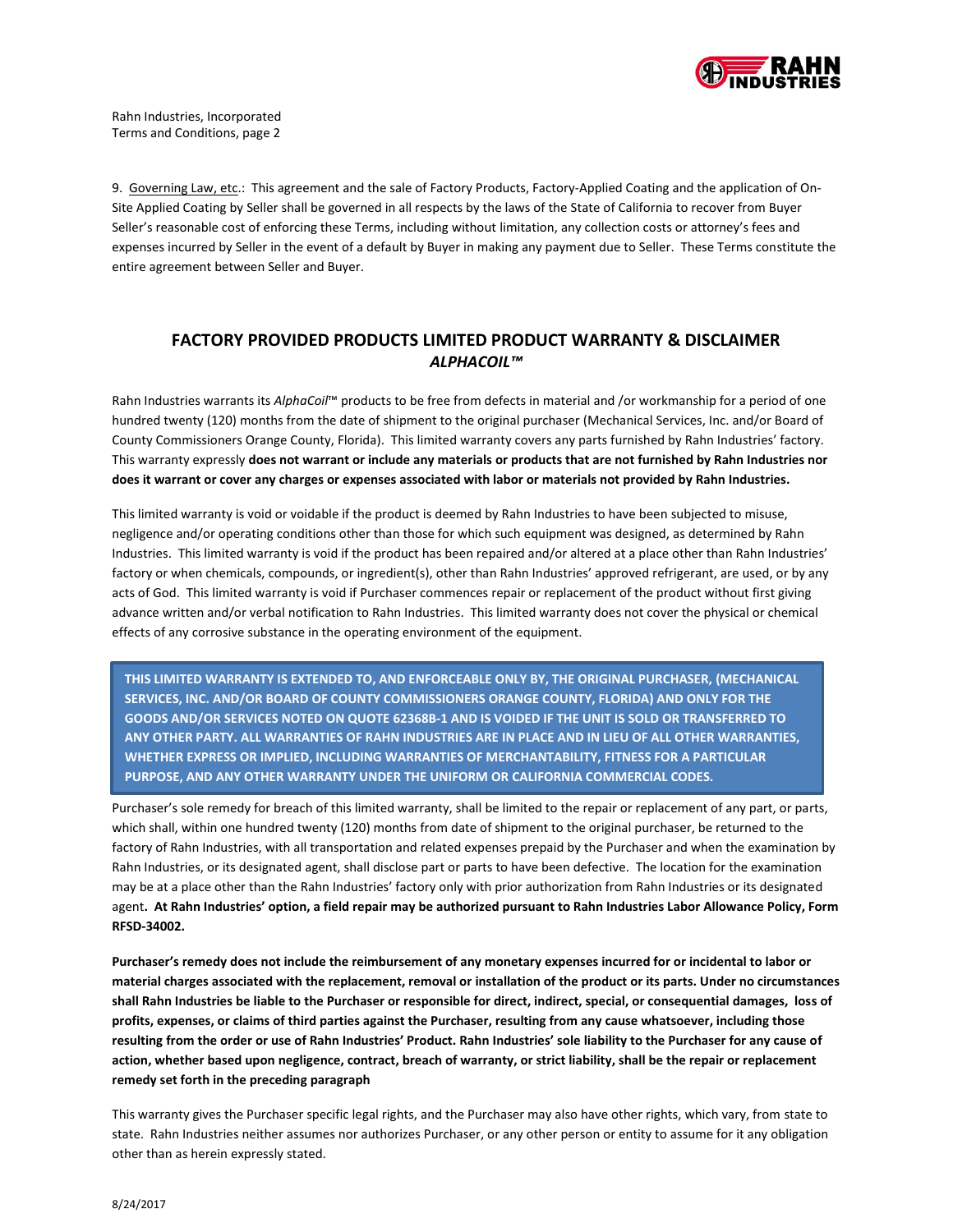

Rahn Industries, Incorporated Terms and Conditions, page 3

### **FACTORY-APPLIED RAHN-KOTE™ COIL COATING**

#### **LIMITED WARRANTY**

This warranty is valid, for a period no longer than ten (10) years from the coating application date. Your exclusive remedy for the breach of this limited warranty is limited, at the applicator's option, to repair of the Coating in the field or to a new Coating application for a replacement coil. This Limited Warranty will NOT cover the cost of (i) a replacement coil; (ii) the labor to remove or replace a coil; (iii) freight of the replacement coil to the job site; (iv) refrigerant loss and recovery or, (v) any other incidental expense related to the failure. The applicator shall accept no liability or responsibility for damages should the coils or the Coating be used for an unspecified purpose, misused, tampered with or combined with foreign elements, damaged by mishandling, abuse, improper storage or used in any manner other than originally intended. Without limiting the generality of the foregoing, the following items specifically are not covered by this limited warranty:

- 1. Damage originating internally, such as from corrosive liquids or gases inside the system;
- 2. Damage from improper cleaning methods, such as the use wire brushes, unauthorized chemicals or coil cleaners, or other abrasive actions or products.
- 3. Damage from any other intentional or accidental act, or any act of nature, which compromises the integrity of the Coating applied for external corrosion protection.
- 4. Adiabatic and evaporative cooling conditions must be disclosed at time of quote. Coils placed in adiabatic or evaporative cooling conditions are warrantied for a period no longer than three (3) years.

This Warranty is valid only under and with the following conditions:

- 1. The coil is constructed of aluminum or copper fins over copper or aluminum tubing.
- 2. The exposure conditions of the coil and/or cabinet/component have at no time exceeded the limitations set forth in the resistance list.
- 3. Inspection / maintenance requirements are performed in accordance with Rahn Industries recommendations using approved chemicals and methods, as prescribed below.
- 4. Notice of any failure of the coating must be presented, in writing, to Rahn Industries, Incorporated (Rahn) within seven days after the defect is discovered. Immediately after submitting such notice, free access shall be given to the Rahn or its appointed representative for the purpose of inspection and/or sampling of fin material and/or air sampling. If written notice is not given within one (1) week, and/or access to examine the coil and/or cabinet/component is denied to Rahn or its appointed representative, any claim for breach of this warranty shall be deemed to have been waived, and Rahn Industries shall have NO LIABILITY under this warranty.
- 5. In the event of a coil failure and an ensuing dispute as to the cause of said failure, an electron-microscopic test of a sample of the damaged coil will be employed to resolve said dispute. Rahn Industries will appoint an independent laboratory to be used for this test and the results will be binding.
- 6. Any service performed under this warranty shall not serve to extend the warranty.
- 7. Coils and/or cabinets/components damaged in transit, after the coating is initially applied, or during installation must be brought to the immediate attention of Rahn Industries. At such time the coating will be repaired at the cost of the customer. Failure to repair the damaged coil and/or cabinet/component will result in the warranty being voided.
- 8. The warranty shall be voided if the coating registration plate or tag has been removed, destroyed or rendered illegible.

**THE ABOVE LIMITED WARRANTY TERMS SHALL BE IN LIEU OF ANY AND ALL OTHER WARRANTIES, EXPRESSED OR IMPLIED, INCLUDING ANY IMPLIED WARRANTY OF MERCHANTABILITY OR FITNESS FOR A PARTICULAR PURPOSE OR USE, AND ALL SUCH OTHER WARRANTIES ARE EXPRESSLY DISCLAIMED AND DENIED. IN NO EVENT SHALL RAHN INDUSTRIES BE LIABLE TO** 

**YOU OR YOUR CUSTOMERS FOR ANY INCIDENTAL SPECIAL OR CONSEQUENTIAL DAMAGES, LOSS OF ANTICIPATED PROFITS OR OTHER ECONOMIC LOSS ARISING FOR ANY REASON WHATSOEVER. THIS WARRANTY SHALL ACCRUE ONLY TO YOUR BENEFIT AND SHALL NOT BE TRANSFERRABLE TO ANY OTHER PARTY.**